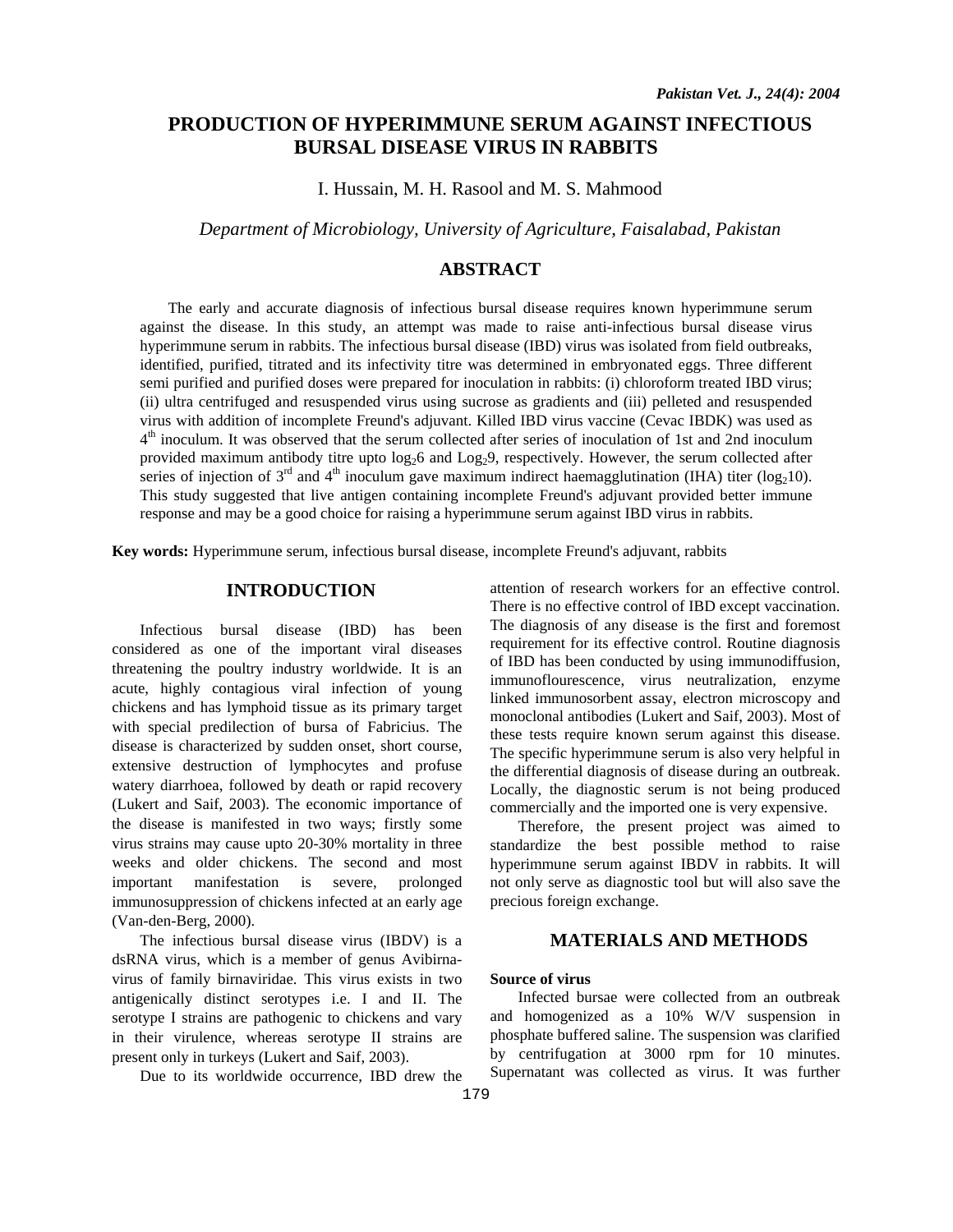purified by mixing with chloroform in 1:1 ratio and centrifuged at 5000 rpm for 20 minutes (Reddy *et al*., 1997). Three layers were formed and the top layer containing virus was collected. The presence of virus in supernatant was checked by agar gel precipitation test (Cullen and Wyeth, 1975). Sucrose gradient centrifugation method was used for the concentration of IBDV (Nagy and Lominiczi, 1984). The chloroform treated and concentrated IBD virus was titrated by reverse passive haemagglutination test (Rajeswar and Dorairajan, 1999). The infectivity titre of the collected virus was also determined, as described by Reed and Muench (1938).

### **Raising of hyperimmune serum**

A total of 25 healthy adult male rabbits were used for raising hyperimmune serum. All the rabbits were de-wormed with albendazole at the dose rate of 5 mg per kg body weight and their serum was checked by indirect haemagglutination (IHA) test (Hussain *et al*., 2003) for antibodies against IBD, which was found to be zero. The study was conducted in two phases

### **Phase I**

 A total of 13 rabbits out of 25 were divided into three groups i.e. A1, B1 and C1, having 5, 5 and 3 rabbits, respectively. The rabbits of group A1 were inoculated with chloroform treated IBDV, group B1 with pelleted IBD virus, while rabbits of group C1 were kept as un-inoculated control (Table 1). The rabbits were bled fortnightly and their antibody titre against IBD was determined through IHA test.

### **Phase II**

The pelleted IBD virus obtained through sucrose gradient centrifugation was suspended in 2 ml PBS and mixed with equal volume of incomplete Freund's adjuvant (Sigma Co. Ltd). The remaining 12 rabbits were divided into three groups i.e. A2, B2 and C2, having 5, 5 and 2 rabbits, respectively. The live adjuvanted virus inoculum prepared was injected subcutaneously @ 0.2 ml per rabbit in rabbits of group A2 (Jurd and Hansen, 1990). The rabbits of group B2 were injected with commercial killed oil based IBD vaccine (Cevac IBDK) subcutaneously @ 0.2 ml per rabbit. Five injections were given fortnightly in both groups, while the sixth injection was given after a gap of one month. The 2 rabbits of group C2 were kept as un-inoculated control (Table 2). The rabbits were bled periodically to determine the antibody titer in their serum against IBD, using IHA test (Hussain *et al*., 2003).

 **Table 1: Inoculation schedule of chloroform treated and concentrated IBD virus in different groups of rabbits (Phase 1)** 

| <b>Inoculation</b>                               | <b>Quantity of inoculum (ml)</b>                 |                                                     |                                              |  |  |
|--------------------------------------------------|--------------------------------------------------|-----------------------------------------------------|----------------------------------------------|--|--|
| day                                              | <b>Chloroform treated</b><br>virus $(A-1)$ (n=5) | <b>Concentrated pelleted</b><br>virus $(B-1)$ (n=5) | <b>Uninoculated control</b><br>$(C-1)$ (n=2) |  |  |
| Zero day<br>7 <sup>th</sup>                      | 0.5                                              | 0.5                                                 | Nil                                          |  |  |
|                                                  | 1.0                                              | 1.0                                                 | Nil                                          |  |  |
|                                                  | 1.0                                              | 1.0                                                 | Nil                                          |  |  |
|                                                  | 1.5                                              | 1.5                                                 | Nil                                          |  |  |
|                                                  | 1.5                                              | 1.5                                                 | Nil                                          |  |  |
| $15^{th}$<br>$30^{th}$<br>$45^{th}$<br>$75^{th}$ | 2.0                                              | 2.0                                                 | Nil                                          |  |  |

**Table 2: Inoculation schedule of live adjuvanted and killed oil based IBD virus in rabbits of different groups (Phase II)** 

| <b>Inoculation</b>                                                                                           | <b>Quantity of inoculum</b>      |                                           |                                              |  |  |
|--------------------------------------------------------------------------------------------------------------|----------------------------------|-------------------------------------------|----------------------------------------------|--|--|
| day                                                                                                          | Live adjuvanted<br>$(A-2)$ (n=5) | <b>Killed adjuvanted</b><br>$(B-2)$ (n=5) | <b>Uninoculated control</b><br>$(C-2)$ (n=2) |  |  |
|                                                                                                              |                                  |                                           |                                              |  |  |
|                                                                                                              | 0.2                              | 0.2                                       | Nil                                          |  |  |
|                                                                                                              | 0.2                              | 0.2                                       | Nil                                          |  |  |
|                                                                                                              | 0.2                              | 0.2                                       | Nil                                          |  |  |
|                                                                                                              | 0.2                              | 0.2                                       | Nil                                          |  |  |
|                                                                                                              | 0.2                              | 0.2                                       | Nil                                          |  |  |
| Zero day<br>15 <sup>th</sup><br>30 <sup>th</sup><br>45 <sup>th</sup><br>60 <sup>th</sup><br>90 <sup>th</sup> | 0.2                              | 0.2                                       | Nil                                          |  |  |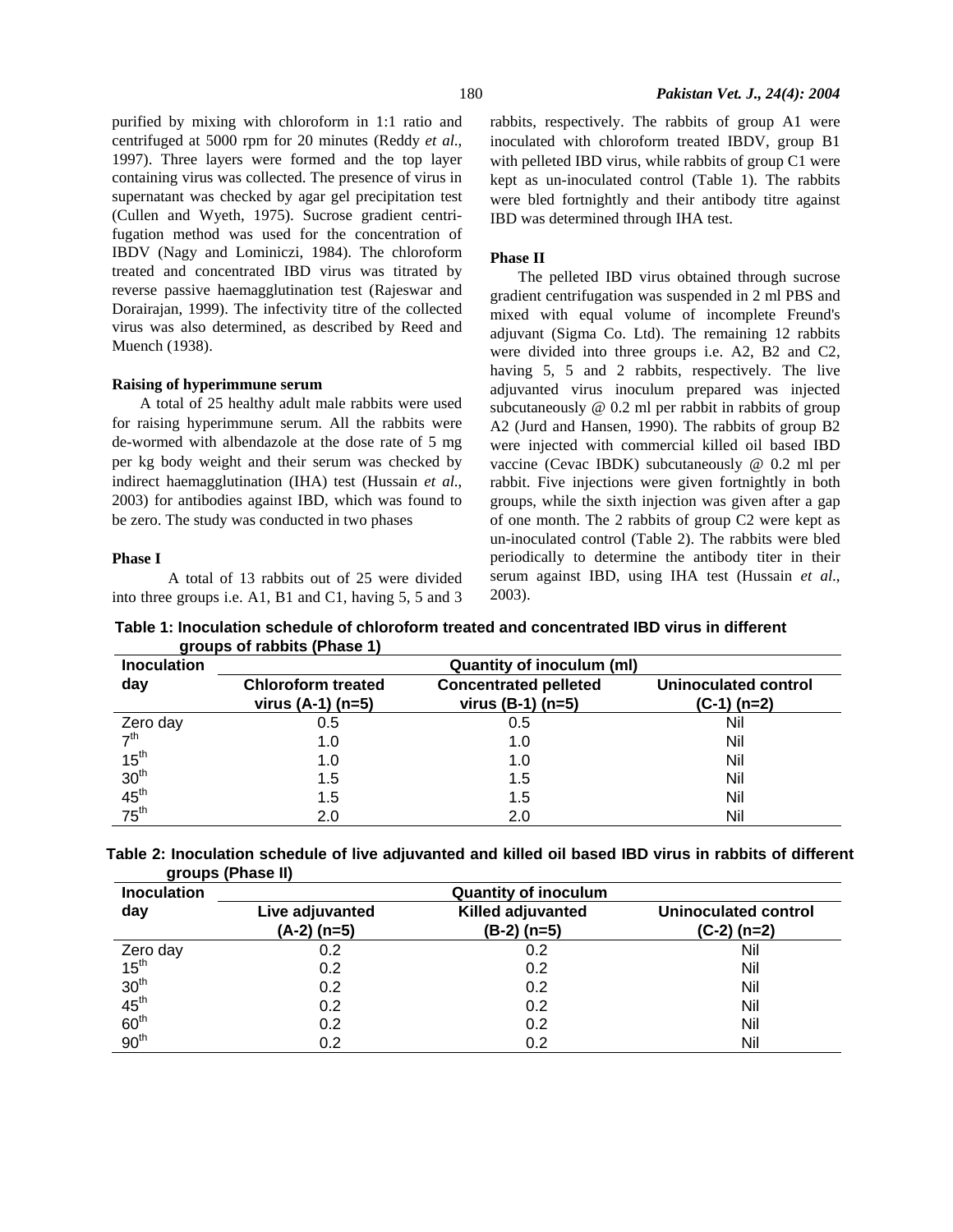## **RESULTS**

Infectious bursal disease virus (IBDV) was isolated from infected bursae collected from an outbreak of IBD. The clear precipitation lines in agar gel precipitation test (AGPT) confirmed the presence of IBD virus in supernatant collected after chloroform treatment. The virus was further purified and concentrated by using sucrose gradient centrifugation method. The virus titer was  $log_2 7$  in chloroform treated virus and log<sub>2</sub>9 in concentrated IBDV, as determined through RPHA test. The infectivity titer of the collected virus was found to be  $10^{5.4}$  in 11-day-old embryonating eggs.

#### **Phase I**

**Virus** 

In phase I, the IHA titer was higher in concentrated (ultra centrifuged) IBDV as compared to chloroform treated virus and it increased progressively from  $log_2 6$ to  $log<sub>2</sub>9$  (Table 3).

### **Phase II**

In phase II, IHA titer against concentrated virus adjuvanted with Freund's incomplete adjuvant was higher as compared to non-adjuvanted concentrated virus of Phase I. Killed adjuvanted IBDV vaccine also showed higher antibody titer but after  $3<sup>rd</sup>$  inoculation (Table 4).

# **DISCUSSION**

The production of antibodies is a complex biological phenomenon. It is not always possible to follow any recommendations and guidelines outlined in literature, as procedures and protocols have to be modified depending on the antigen. For some purposes, a single injection may be sufficient but in general higher antibody yields are obtained by administering a series of injections (Cruickshank *et al*., 1968).

In choosing a species for raising polyclonal antibodies, one has to consider the quantity of antiserum needed, the evolutionary relationship between the recipient and the donor of the antigen and the character of the antibody made by recipient. A number of vertebrate species, ranging from farm animal to rabbits, small laboratory rodent and chickens have been used over the years (Carpenter, 1975). Rabbits are the single most used species because they are of convenient size, easy to bleed and handle, have relatively long lifespan and produce adequate volumes of antisera. Moreover, they are also free from antibodies against avian viruses.

**Table 3: Antibody titer in rabbits against chloroform treated and concentrated IBD virus during Phase I** 

| Sampling day | Indirect Haemagglutination titer |                              |                             |  |  |
|--------------|----------------------------------|------------------------------|-----------------------------|--|--|
|              | <b>Chloroform treated</b>        | <b>Concentrated/Pelleted</b> | <b>Uninoculated control</b> |  |  |
|              | $(A-1)$ (n=5)                    | (B-1) (n=5)                  | $(C-1)$ (n=3)               |  |  |
| Zero day     | Nil                              | Nil                          | Nil                         |  |  |
| 07           | Nil                              | Nil                          | Nil                         |  |  |
| 15           |                                  | Log <sub>2</sub>             | Nil                         |  |  |
| 45           | $\textsf{Log}_2'$<br>Log $_2$    | Log <sub>2</sub>             | Nil                         |  |  |
| 75           | $Log_2^6$                        | Log <sub>2</sub>             | Nil                         |  |  |
| 90           | $\mathsf{Log_2}^\epsilon$        | $\mathsf{Log_2}$             | Nil                         |  |  |

| Table 4: Antibody titer in rabbits against live adjuvanted and killed oil based IBD virus during |  |  |  |  |
|--------------------------------------------------------------------------------------------------|--|--|--|--|
| <b>Phase II</b>                                                                                  |  |  |  |  |

| Sampling day | Indirect Haemagglutination titer |                               |                             |  |  |
|--------------|----------------------------------|-------------------------------|-----------------------------|--|--|
|              | Live djuvanted virus             | Killed oil based vaccine      | <b>Uninoculated control</b> |  |  |
|              | (A-2) (n=5)                      | (B-2) (n=5)                   | $(C-2)$ (n=2)               |  |  |
| Zero day     | Nil                              | Nil                           | Nil                         |  |  |
| 15           | $Log_2^8$                        | Log <sub>2</sub> <sup>6</sup> | Nil                         |  |  |
| 30           | $\mathsf{Log_2}^\circ$           | Log <sub>2</sub>              | Nil                         |  |  |
| 45           | $\mathsf{Log_2}^\circ$           | Log <sub>2</sub>              | Nil                         |  |  |
| 60           | Log <sub>2</sub>                 | Log <sub>2</sub>              | Nil                         |  |  |
| 75           | Log <sub>2</sub>                 | Log <sub>2</sub>              | Nil                         |  |  |
| 90           | Log <sub>2</sub>                 | Log <sub>2</sub>              | Nil                         |  |  |
| 105          | 10<br>$\mathsf{Log}_2$           | Log <sub>2</sub>              | Nil                         |  |  |
| 120          | $\mathsf{Log}_2$                 | $Log_2$                       | Nil                         |  |  |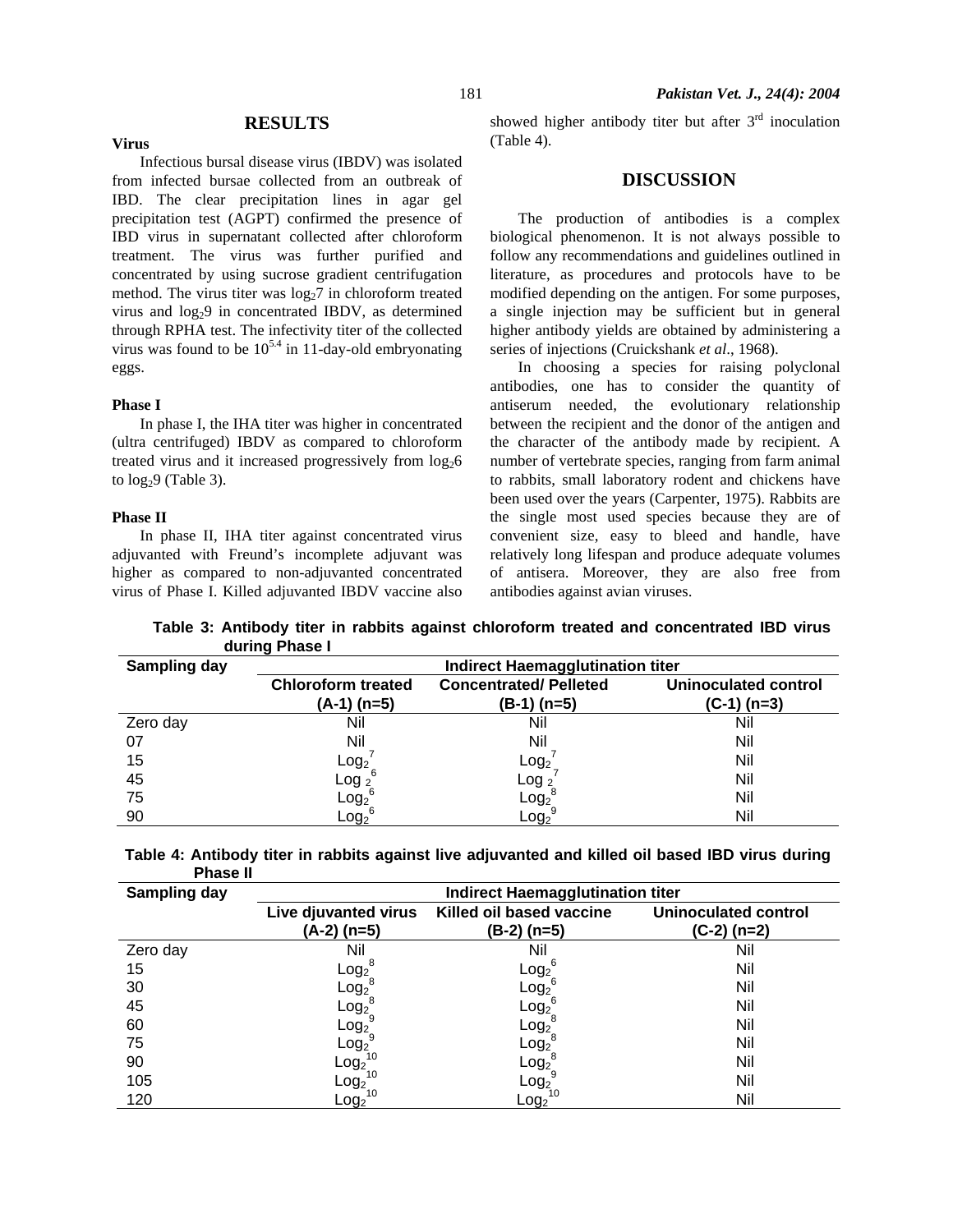In the first phase of this study, the comparison of chloroform treated and concentrated IBDV showed that the IHA titer against the concentrated virus was higher as compared to chloroform treated virus (Table 3). Hanley *et al*. (1995) have observed that too much or too little antigen may induce tolerance than the active immune response for the given antigen. Ideally, one follows the serum antibody titer in a hyper immunized animal and gives a booster injection of antigen only after the antibody titer has begun to decline. However, when an animal has responded less than maximally, which is more usual situation for small doses of antigen, booster dose of antigen given at 3 to 6 weeks after the first antigen dose will usually increase the serum antibody titer (Cooper *et al*., 1991).

Antibody formation is enhanced by the use of different adjuvants. They are supposed to prolong the exposure of the antigen to immune system, protect it from degradation and stimulate the immune system (Jennings, 1995). Incomplete Freund's adjuvant (IFA) is a water-in-oil emulsion of mineral oil and surfactant and has been strongly advocated by Jurd and Hansen (1990). As the infectivity titer also plays an important role in raising hyperimmune serum, therefore, possibilities may be that live adjuvanted virus inoculum of group A2 was stronger than the IBD vaccine of group B2.

In phase II, 1:1 suspension of adjuvant with antigen in aqueous solution was prepared until a stable water-in-oil emulsion was achieved. Clinically it appeared that live adjuvanted and killed adjuvanted vaccines did not cause considerable irritation as no untoward reaction or granuloma was observed after injection. The IHA antibody titer was higher in rabbits inoculated with live adjuvanted virus compared to plain viruses of Phase I. The IHA antibody titer in killed oil based vaccinated group started to increase after  $3<sup>rd</sup>$  to  $4<sup>th</sup>$  inoculation. Kuby (1994) has reported that the immunogenicity of live attenuated vaccines increases by their transient growth. Killed vaccines, on the other hand, tend to require repeated booster to maintain the immune status of the host.

Our findings are also supported by Kaeberle (1986), who observed that antigen plus an adjuvant generally permitted the use of a much smaller quantity of antigen and greatly enhanced the antibody titer compared with the antigen without adjuvant. The IHA antibody titer in the rabbits of control groups of both phases was found zero throughout the study. The antiserum collected after the last sample bleeding was heat inactivated in water bath at 56°C for 30 minutes and stored.

The overall results of this study suggested that concentrated IBDV adjuvanted with incomplete Freund's adjuvant provided best immune response in terms of highest antibody titers. This combination can be used for raising of hyperimmune serum in rabbits for the early and accurate diagnosis of IBD.

## **REFERENCES**

- Carpenter, P.L., 1975. Immunology and Serology. 2<sup>nd</sup> Ed. W.B. Saunders Company, London. UK, pp: 178-179.
- Cooper, P.D., D. McComb and E.J. Steele, 1991. The adjuvanticity of algammulin, a new vaccine adjuvant. Vaccine, 9: 408-415.
- Curickshank, R., J.P. Duguid and R.H. A. Swain, 1968. Agglutinating antiserum. In: Medical Microbiology  $11<sup>th</sup>$  Ed. S. Livingstone Ltd., UK. pp: 919-920.
- Cullen, G.A. and P.J. Wyeth, 1975. Quantitation of antibodies to infectious bursal disease. Vet. Rec., 97: 315.
- Hanley, W.C., J. Artwohl and B.T. Bennett, 1995. Review of polyclonal antibody production procedures in mammals and poultry. Intern. Livestock Agri. Res. J., 37(3): 91-118.
- Hussain, I., M.A. Zahoor, M.H. Rasool, M.S. Mahmood, M.K, Mansoor and M.N. Riaz, 2003. Detection of serum antibody levels against infectious bursal disease virus using indirect haemagglutination test in commercial broilers. Intern. J. Poult. Sci., 2(6): 442-445.
- Jennings, V.M., 1995. Review of selected adjuvants used in antibody production. Intern. Livestock Agri. Res. J., 37: 119-125.
- Jurd, R.D. and T.C.B. Hansen, 1990. Production of polyvalent antibodies for immunoelectrophorsis. In Gel electrophoresis of proteins (A practical approach) Ed. Hames and Rickwood. Oxford Univ. Press, New York. USA, pp: 366-376.
- Kaeberle, M.I., 1986. Functions of current adjuvants in induction of immune response. In: Advances in Carriers and Adjuvants for Veterinary Biologics.  $3<sup>rd</sup>$  Ed., R.M. Nervig, P.M. Gough, M.L. Kaeberle, (Eds), Iowa State University Press. Iowa Ames, USA. pp: 11-24.